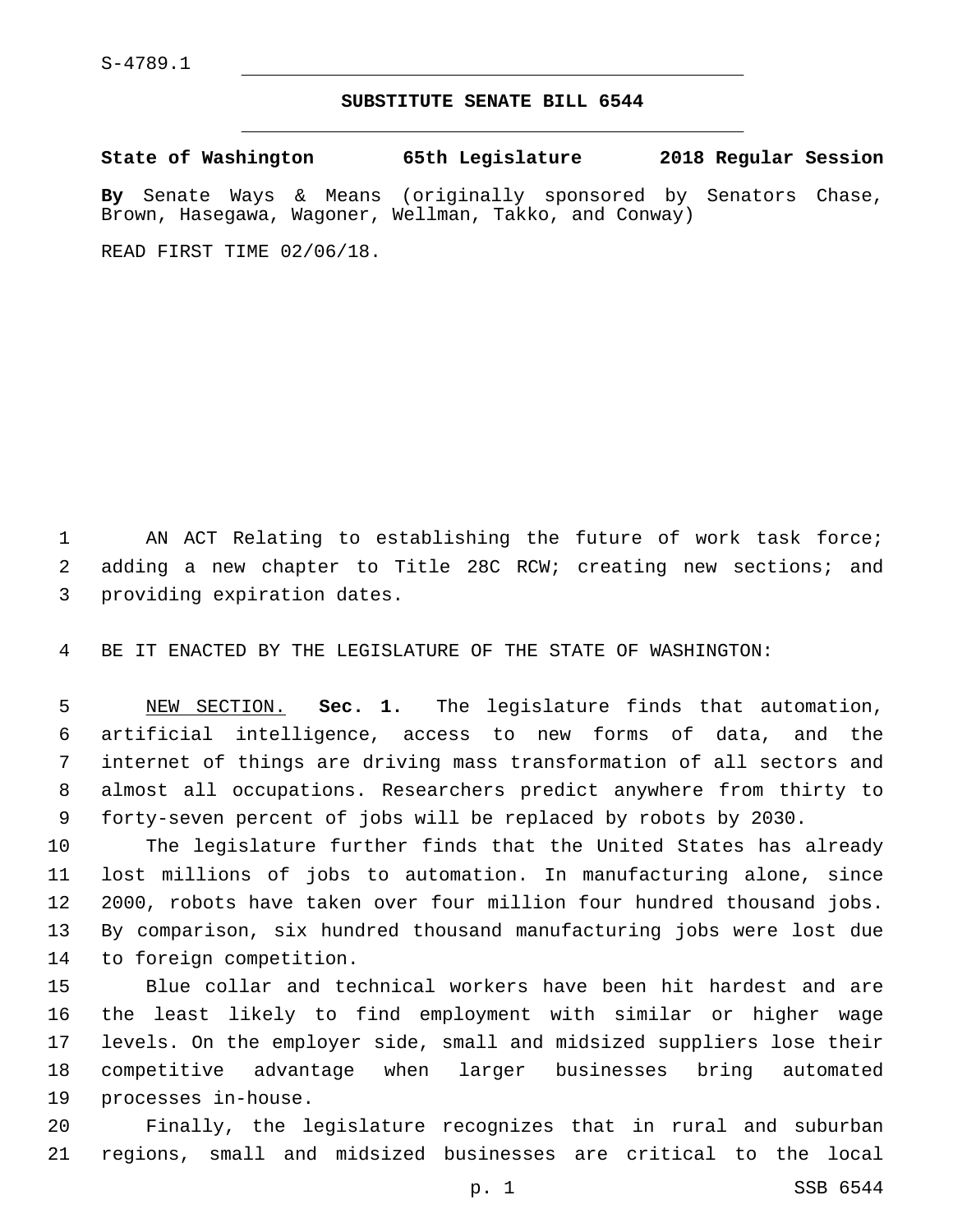economy. When these businesses close, they are unlikely to be replaced quickly by enterprises that can absorb dislocated workers 3 and middle class wages.

 NEW SECTION. **Sec. 2.** (1) The future of work task force is established to:

 (a) Inventory and periodically assess trends and factors that are current or potential drivers of transformation of industries and work 8 in Washington;

 (b) Identify policies and practices that will help Washington's businesses, workers, and communities thrive economically, while responding to rapid changes in technology, workplace practices, 12 environmental and security issues, and global interdependence;

 (c) Recommend mechanisms and structures for sustainable industry sector partnerships through which employers and workers can 15 collaborate to support their sector's growth in Washington; and

 (d) Create a policy framework that supports a talent development 17 pipeline and lifelong learning structure that:

 (i) Prepares Washington's young people to navigate careers and 19 workplaces of the future;

 (ii) Helps workers keep their skills up-to-date or retrain for new careers when needed;

 (iii) Enables attainment of credentials that are portable, 23 transferable, and cost and time efficient;

 (iv) Provides opportunities for instructional staff to keep pace with changes in their disciplines and related occupations; and

 (v) Allows for collaborative applied research between businesses, instructional staff, and students to learn concurrently about new 28 technology and assist companies with adoption.

29 (2) The task force must consist of:

 (a) Two members from the house of representatives, with one member appointed from each of the two major caucuses of the house of representatives by the speaker of the house of representatives and 33 the minority leader of the house of representatives;

 (b) Two members from the senate, with one member appointed from each of the two major caucuses of the senate by the majority leader 36 and minority leader of the senate; and

 (c) Six business and six labor representatives appointed by the workforce training and education coordinating board.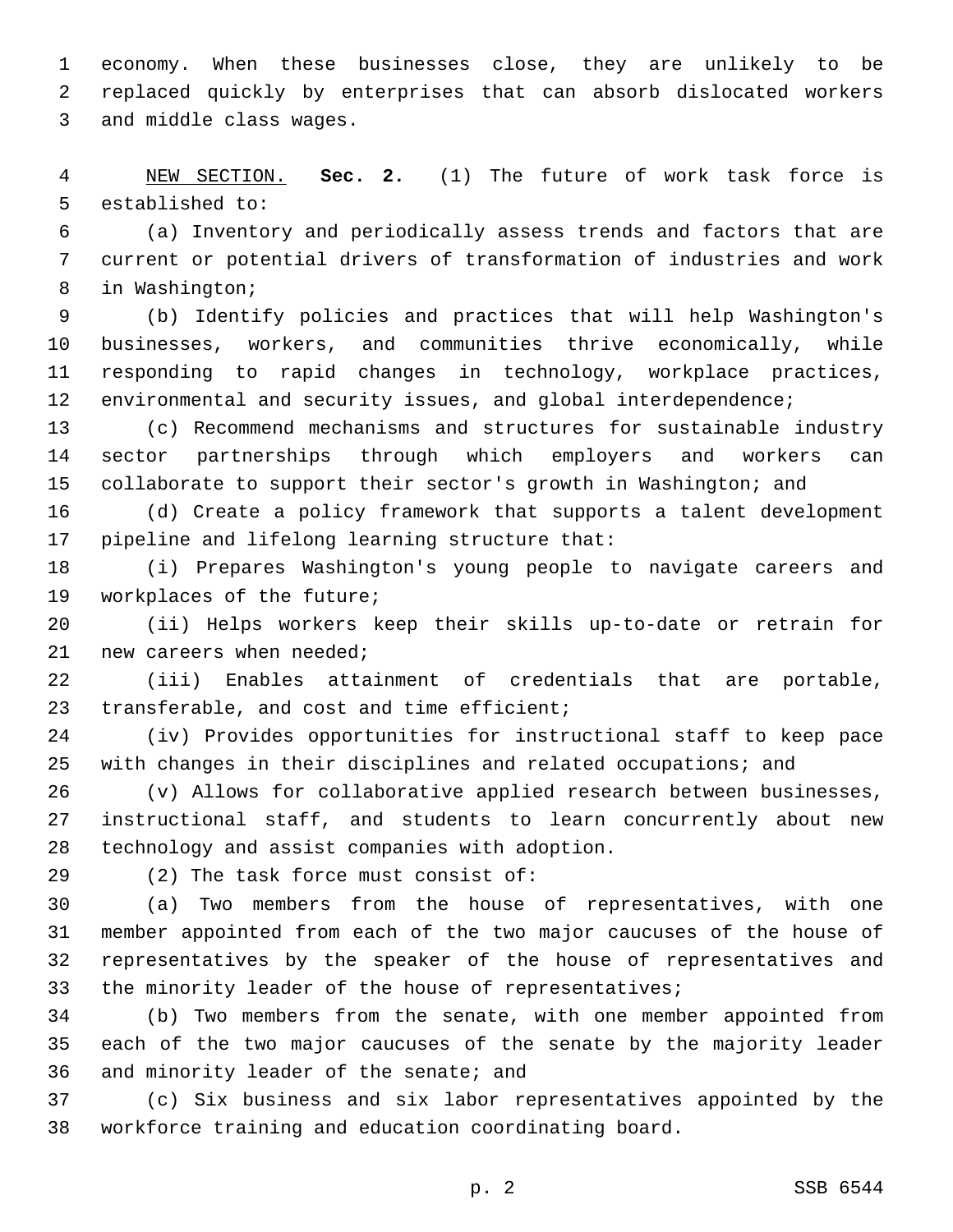(3) The workforce training and education coordinating board may contract with research advisors from various disciplines in order to 3 carry out the duties of the task force.

 (4) The task force may meet as appropriate, but not more than four times a year, either in person or by any means of communication by which all persons participating in the meeting can hear each other 7 during the meeting.

8 (5) This section expires June 30, 2020.

 NEW SECTION. **Sec. 3.** Subject to the availability of amounts appropriated for this specific purpose, the workforce training and education coordinating board must perform the following duties under the direction of the future of work task force:

 (1) Develop and maintain an inventory of the current and future trends and factors that drive transformation of industries and work 15 in Washington over the next twenty-five years;

 (2) Research best and promising practices from state, national, 17 and international sources, and develop case examples;

 (3) Gather input from employers and workers from the major industrial sectors of Washington, via surveys and community forums, 20 ensuring that every region of the state is consulted;

 (4) Identify relevant metrics and recommend a possible dashboard for tracking the state's success, addressing future of work issues, including analysis of what data sets are readily available and what 24 new data might need to be collected and by whom;

 (5) Consult with public and not-for-profit organizations that support businesses or their workforce to identify policy or structural barriers that hinder the ability of not-for-profit organizations to effectively support business and workforce 29 development in a transformational environment;

 (6) Make an initial set of recommendations and a research design report describing the plan and methods to be used by the task force 32 by December 31, 2018; and

 (7) Make a report to the appropriate committees of the legislature and the governor on task force activities and recommendations by December 1, 2019. The report must include a recommendation of research and activities the future of work task force would complete if the task force were to continue.

38 (8) This section expires June 30, 2020.